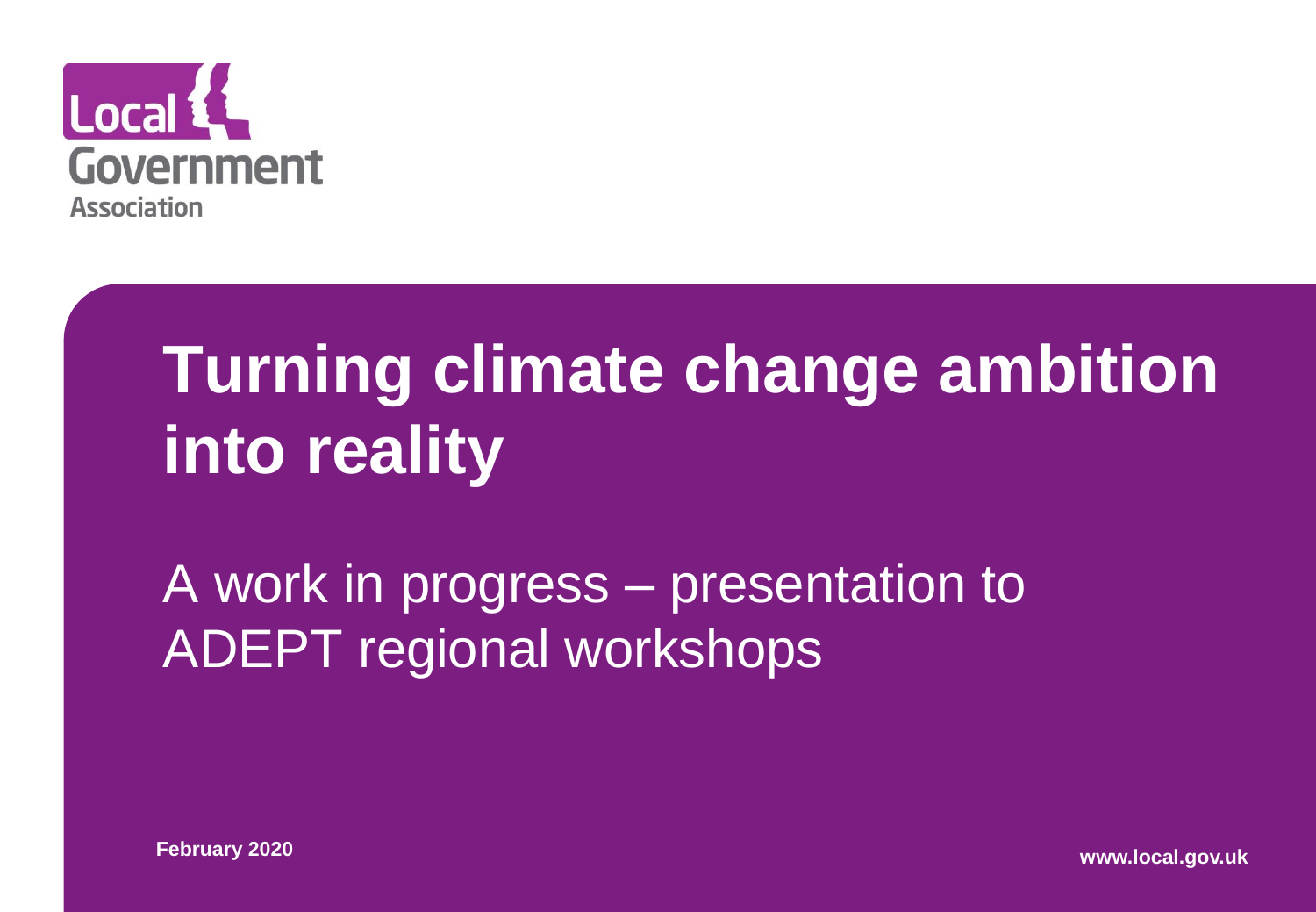

#### **Climate change at the LGA**

- LGA climate change commission in 2010, joint partner in "climate local" programme. More recently environment work wrapped into subject areas such as housing, flooding, air quality
- 2019 declaration of climate emergency
	- Strong cross party political support for action
	- Review of LGA activity and support to councils
	- There is no single solution to climate change, but we have been looking at trends in council activity and potential impact on carbon emissions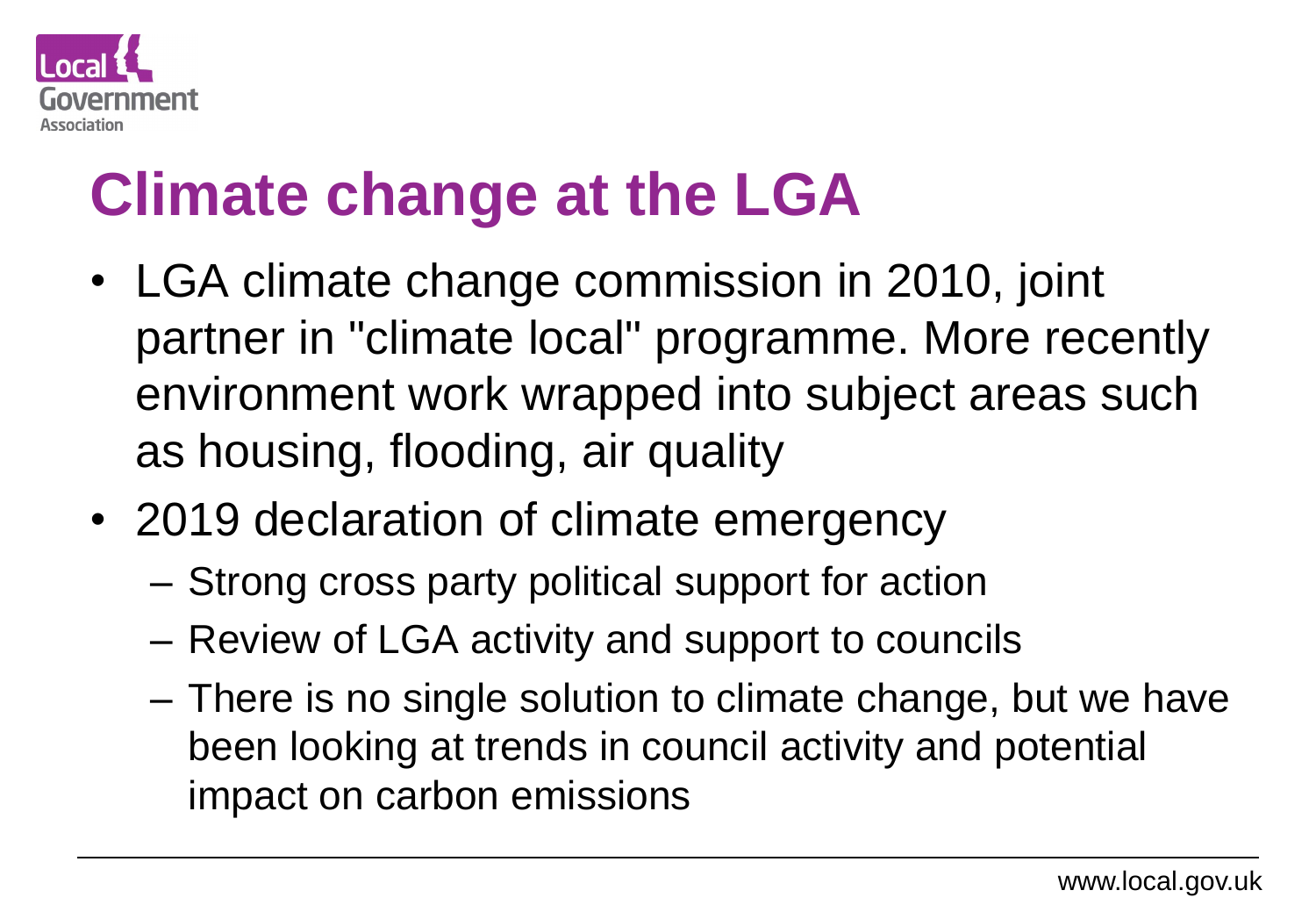

## **Trends in tackling climate change**

#### We analysed 182 projects from 100 different councils



#### **Corporate: developing strategic plans, baselines, consultation approaches, establishing political champions**

www.local.gov.uk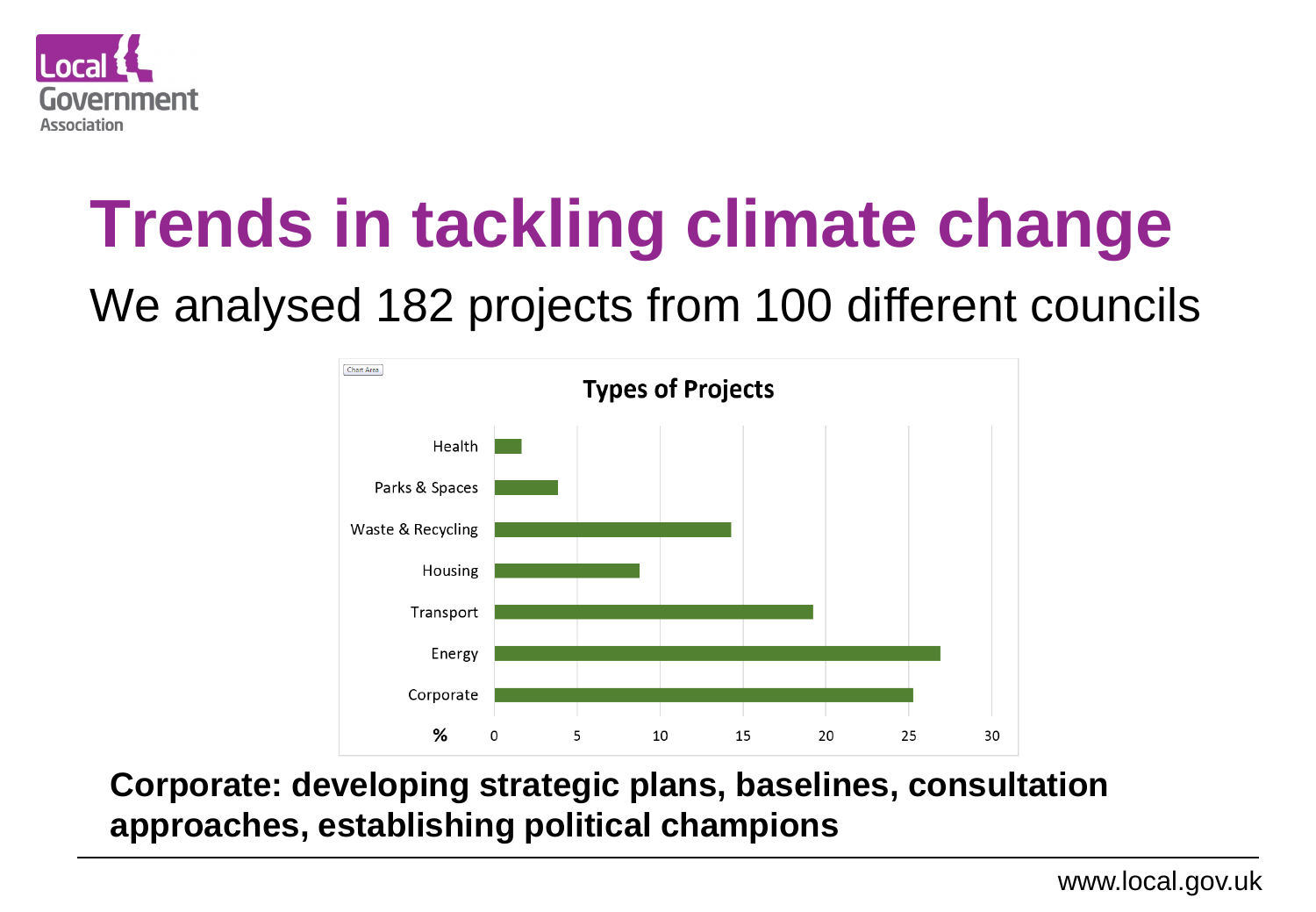

#### **Potential for impact**

- Proactive work by councils to reduce carbon emissions
- 53% of projects are complete or will be finished in the next 5 years
- Potential for significant carbon savings from energy projects (trade off of longer term carbon savings vs high cost of upfront investment)
- Examples of shorter term projects quick wins?
	- greening of council fleet
	- ensuring council procurement strategy contains climate change action
	- tree planting
	- more efficient street lighting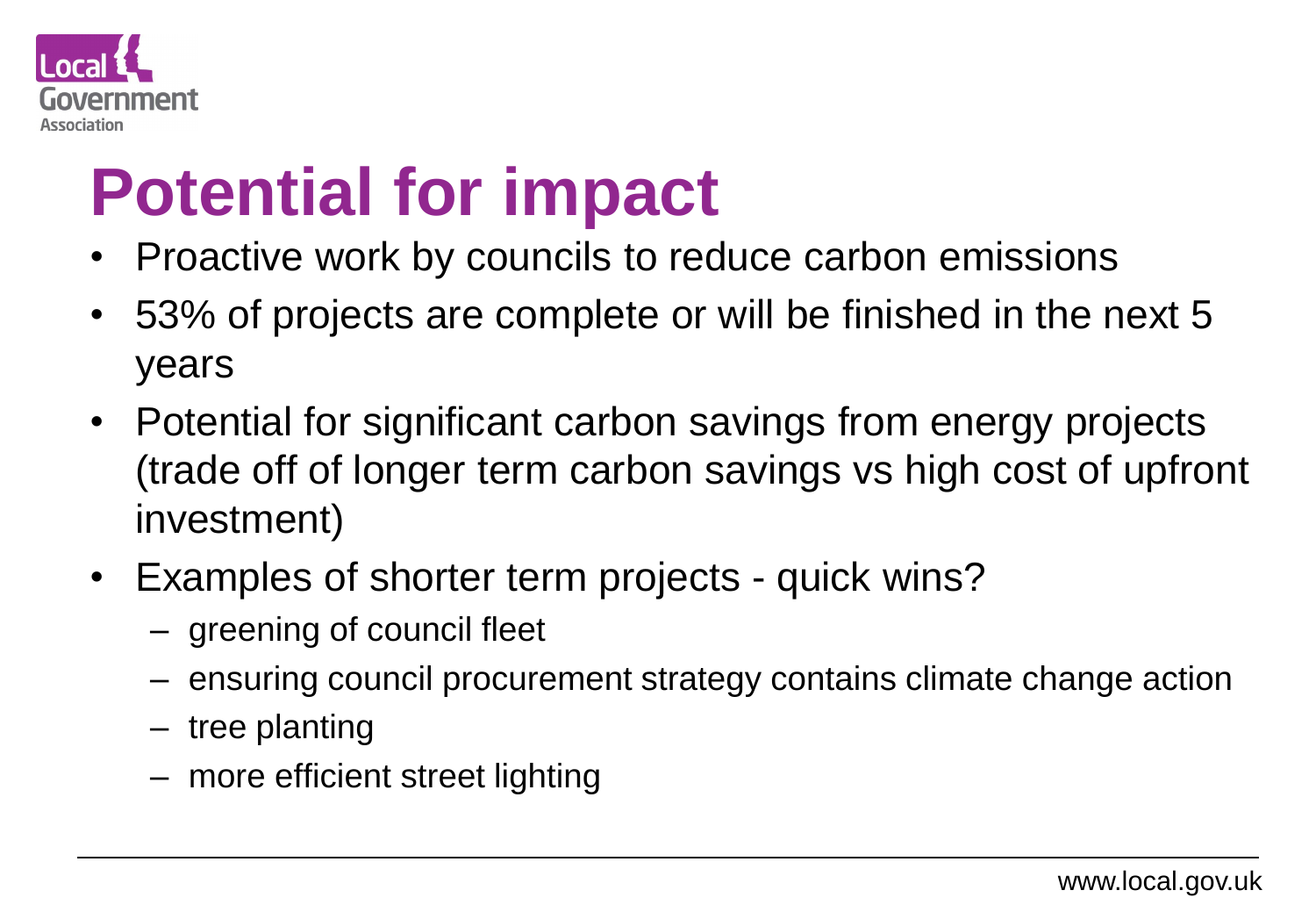

#### **Partnership work with ADEPT**

- Advisory panel
- Joint lobbying
- The shared policy asks work...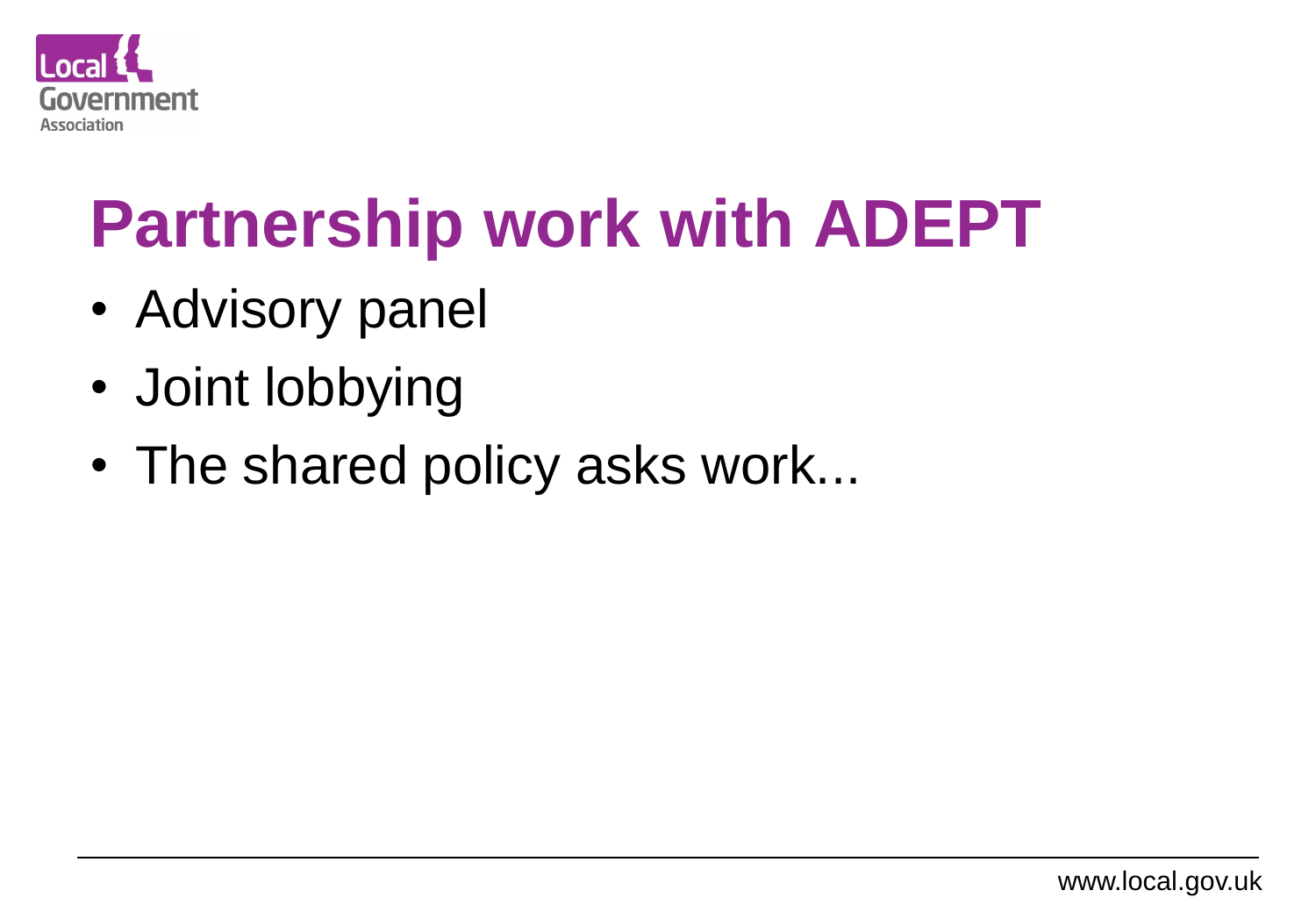

# **LGA calls to government on climate change**

- Set up a joint local and national government taskforce to co-ordinate and drive climate change action
- Switch from siloed national growth funding pots to joined-up local funding pots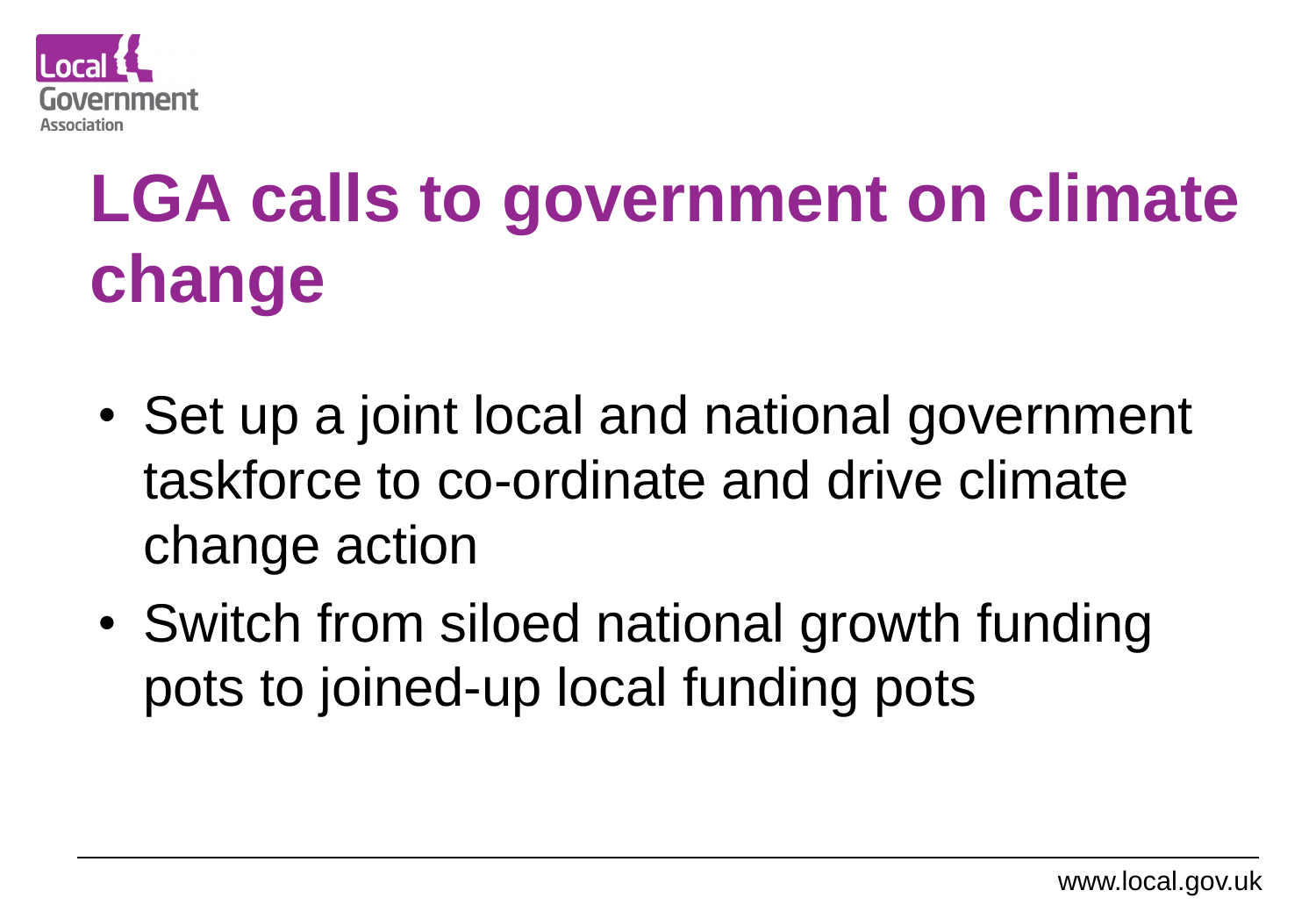

## **Existing policy asks to enable councils to play their full part**

- Properly fund the concessionary bus fares scheme to boost public transport and tackle air quality
- Allow councils to set planning fees locally and scrap permitted development rights
- Establish a properly resourced national air quality support scheme for councils with appropriate legislative and policy changes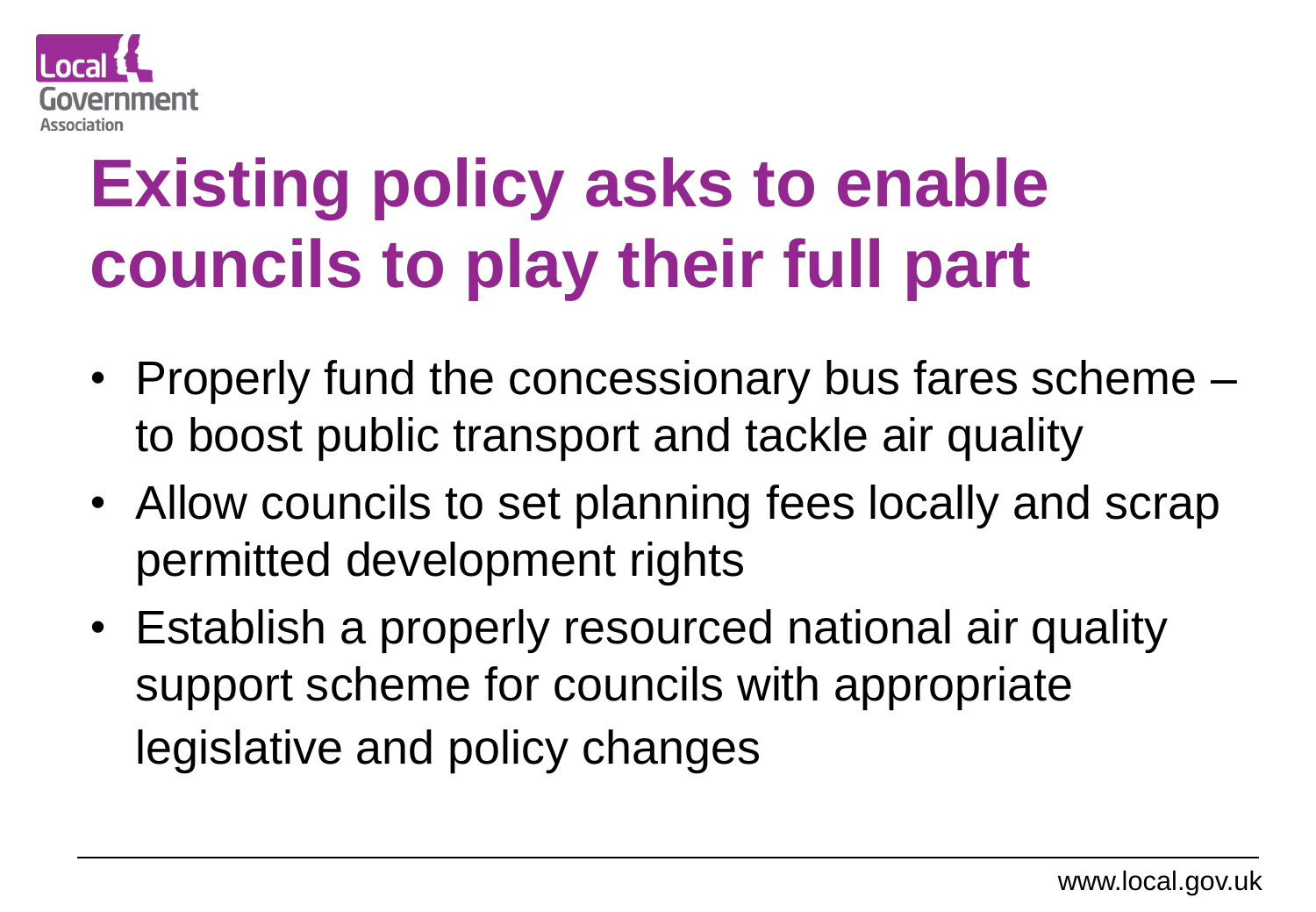

### **Current LGA improvement offer**



**Online hub** with published guidance, support and information

**Leadership programmes**, including Leadership Essentials and a councillor workbook on climate change

**Existing programmes**, including Behavioural insights, Design in the Public Sector and Productivity experts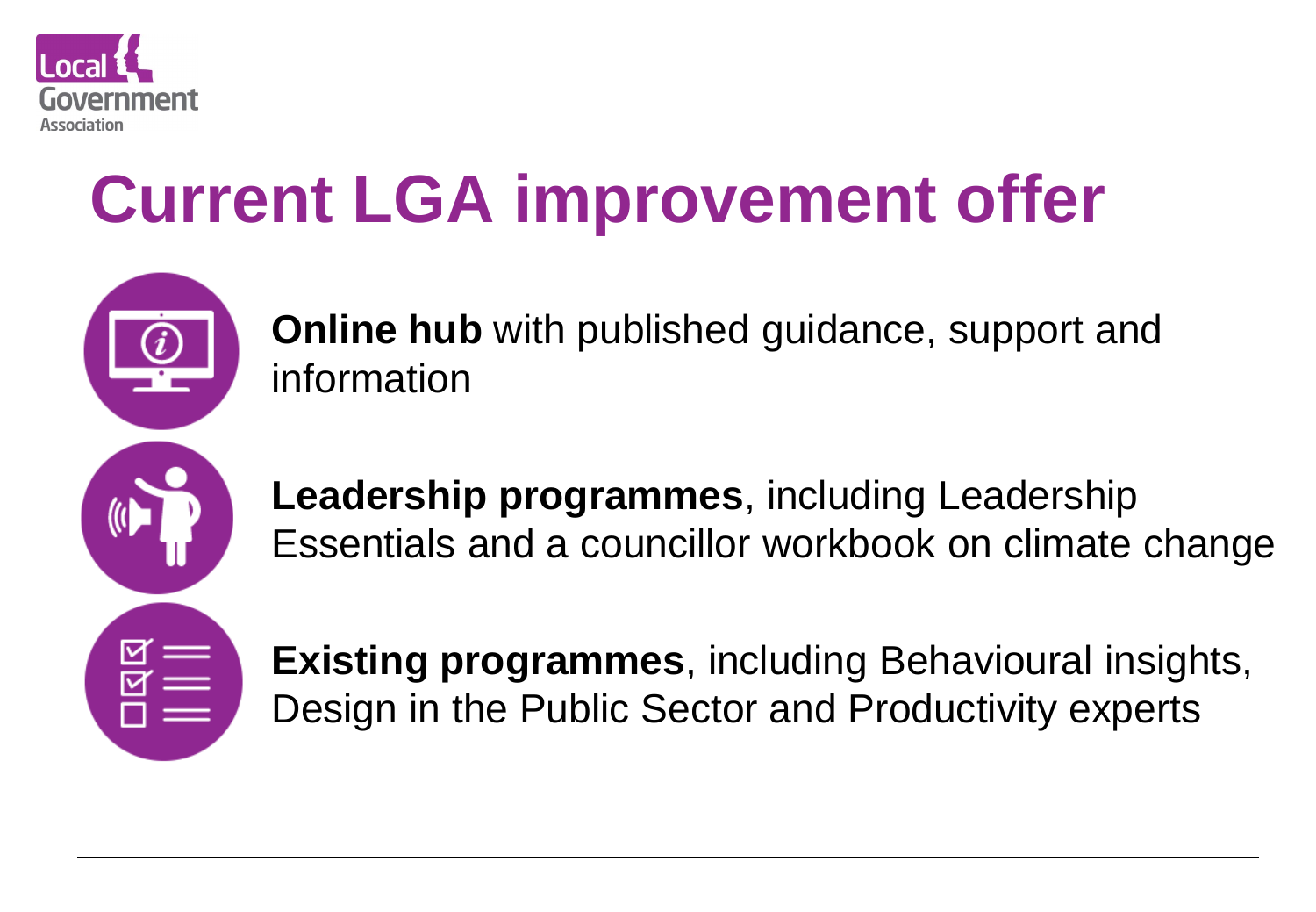

### **Current LGA improvement offer**



**Case studies and examples of best practice,**  including opportunity to showcase at Innovation Zone



**Re:fit programme to improve energy efficiency** and bespoke support through **Local Partnerships** 



**a forward-looking climate focused 'peer challenge'-**style support to help councils with their action planning on climate change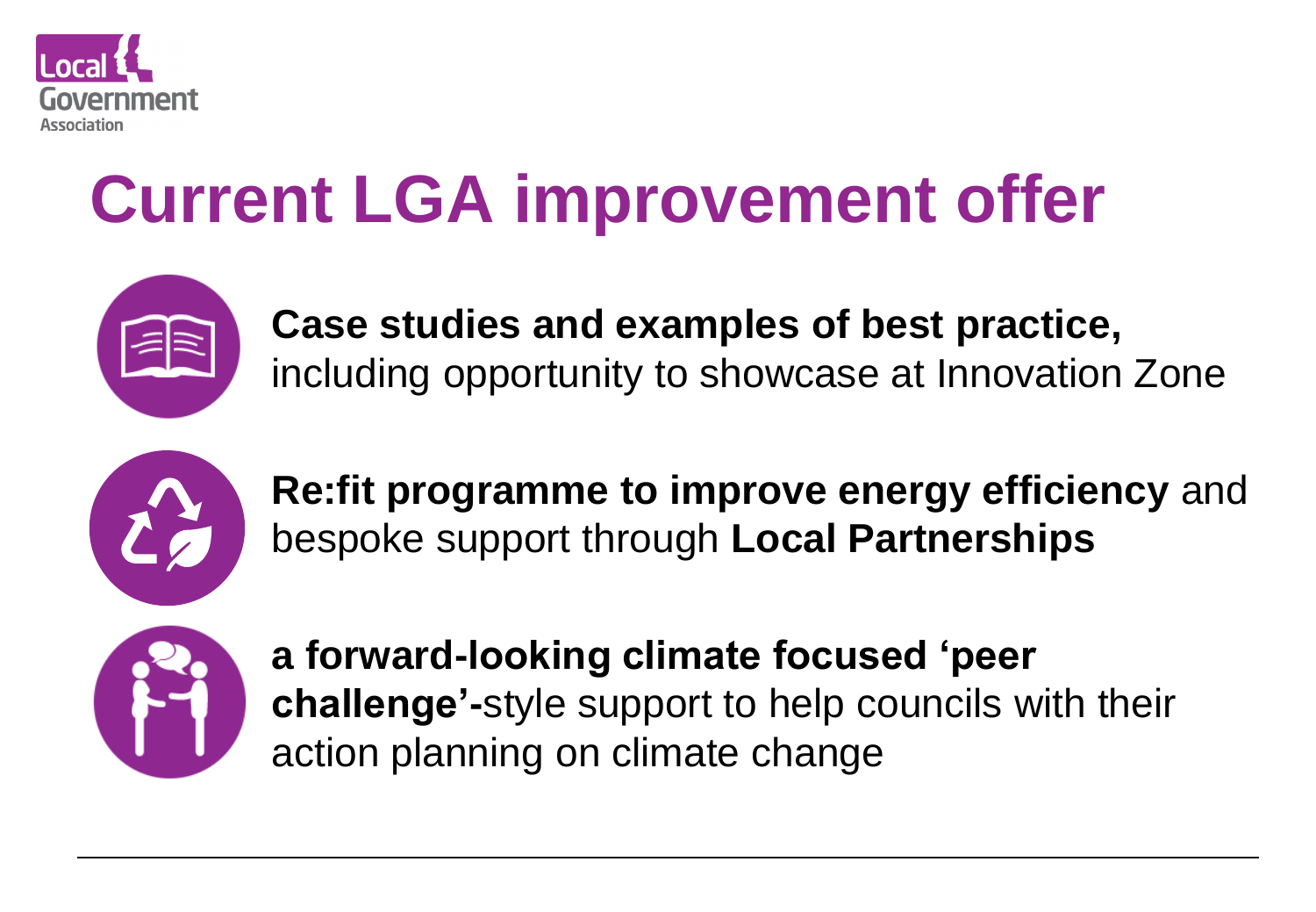

#### **Next stage of activity**

- Incorporate climate change issues into our **wider leadership programmes** for Councillors and officers.
- Explore the potential for the development of a **selfassessment tool or maturity index** to help councils with long term action-planning and setting strategic objectives.
- Publish further information i.e. '**Don't be left in the dark' guidance** and more detailed toolkits
- Publish a **'10 Questions to ask when scrutinising services to tackle climate change'** guide produced by CfPS (Centre for Public Scrutiny)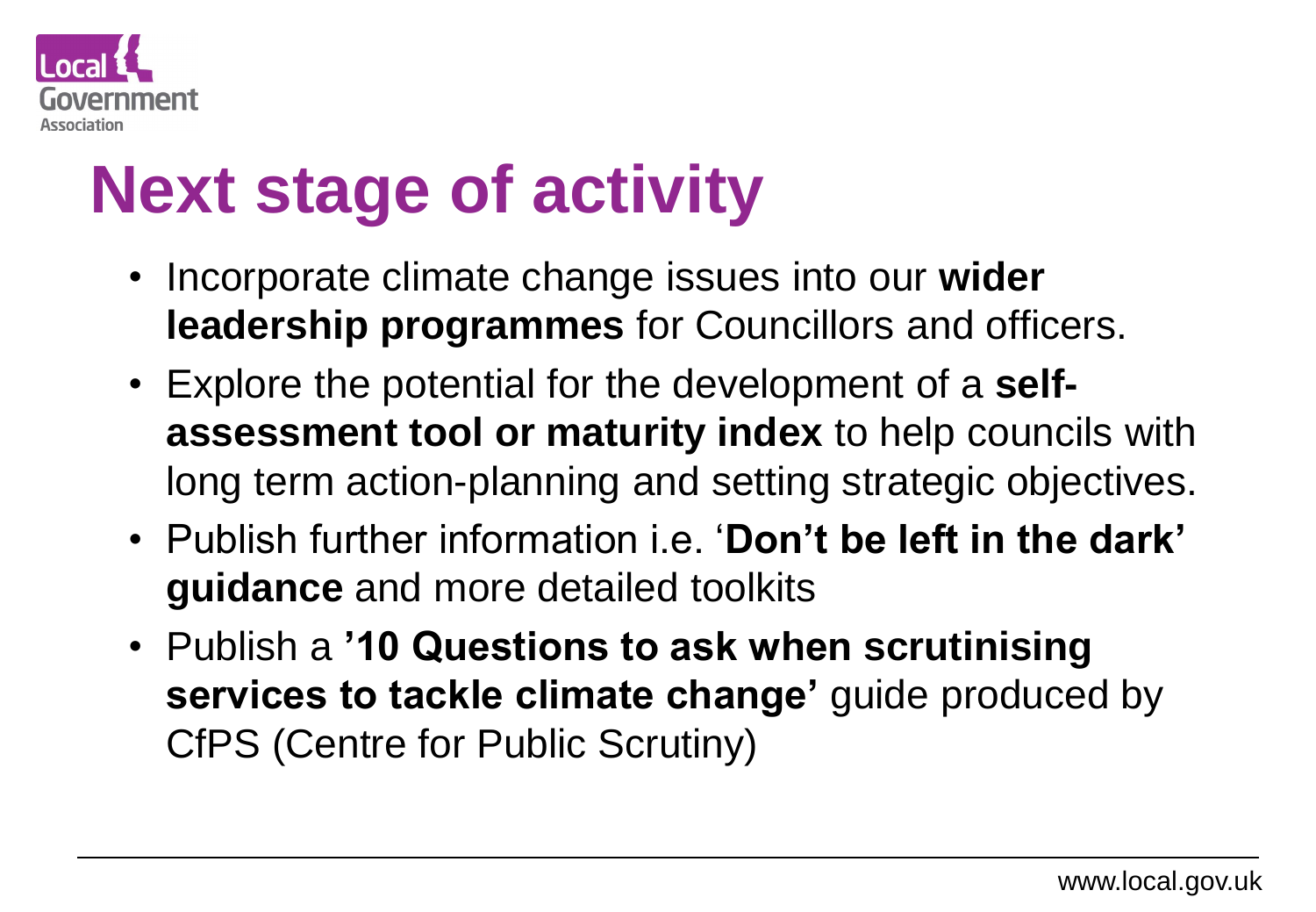

#### **Next stage of activity**

- Produce bespoke guidance on **communicating around climate change** including with residents, activist groups and central government
- Share our review of **100 council actions** and good practice
- Work on **renewable energy and decarbonising transport**
- Climate change **baseline survey** of councils
- **Policy workshops** on key areas: planning and housing, waste and recycling, transport
- Events